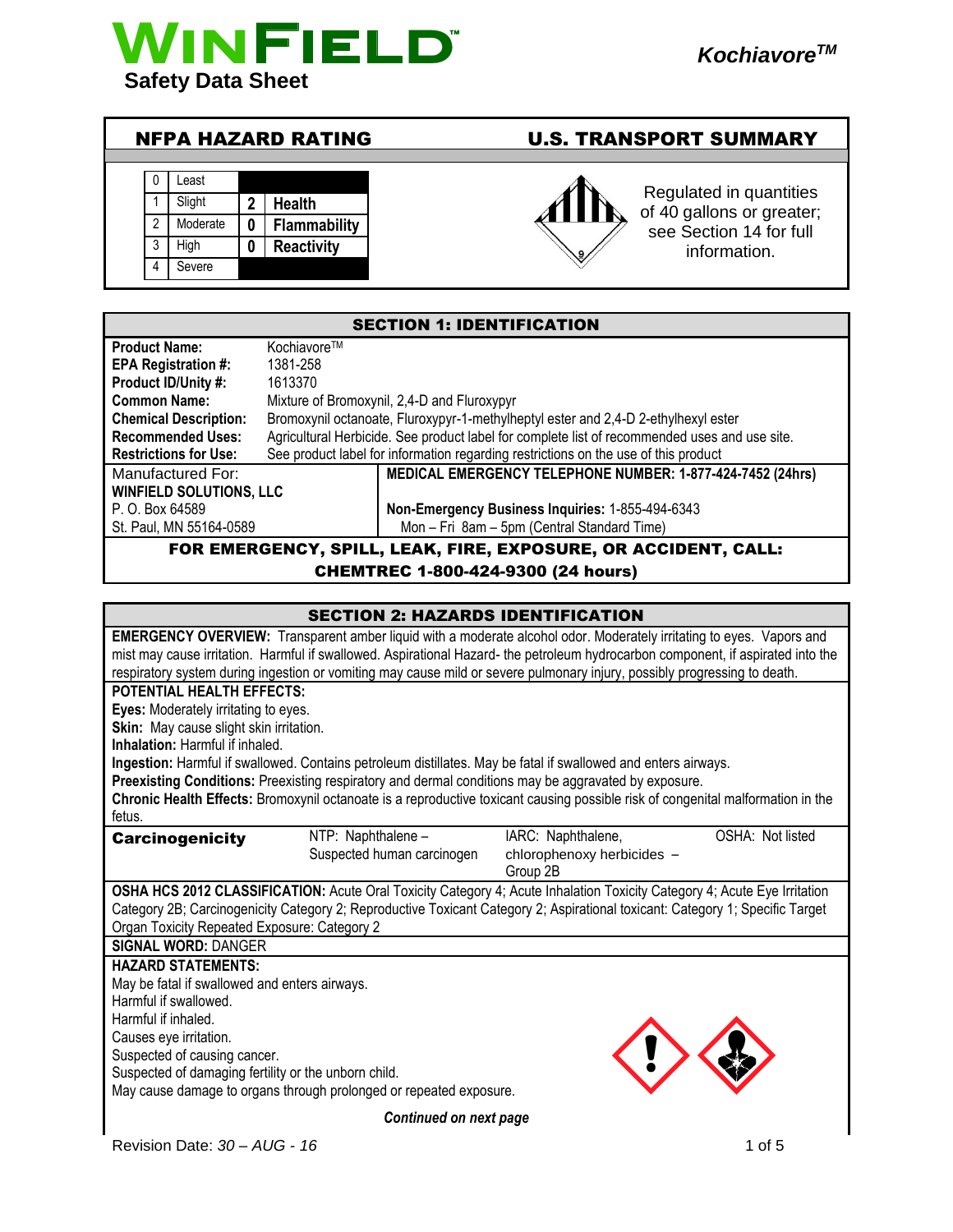

**Percent of product with unknown toxicity:** 0**%**

| <b>PRECAUTIONARY STATEMENTS:</b> |                                                                                                                 |
|----------------------------------|-----------------------------------------------------------------------------------------------------------------|
| <b>Prevention:</b>               | Wash hands thoroughly after handling. Do not eat, drink or smoke when using this product. Do not breathe        |
|                                  | mist, vapors, or spray. Use only outdoors or in a well-ventilated area. Obtain special instructions before use. |
|                                  | Do not handle until all safety precautions have been read and understood. Wear protective gloves,               |
|                                  | protective clothing, eye protection and face protection.                                                        |
| Response:                        | If Swallowed: Immediately call a poison control center (1-877-424-7452) or doctor for treatment advice. Do      |
|                                  | not induce vomiting. If inhaled: Remove person to fresh air and keep comfortable for breathing. Call a          |
|                                  | poison control center (1-877-424-7452) or doctor for treatment advice if you feel unwell. If in eyes: Rinse     |
|                                  | cautiously with water for 15 minutes. Remove contact lenses, if present and easy to do. Continue rinsing. If    |
|                                  | eye irritation persists: Get medical attention. If exposed or concerned: Get medical attention.                 |
| <b>General Advice</b>            | Get medical advice if you feel unwell.                                                                          |
| Storage:                         | Store locked up.                                                                                                |
| Disposal:                        | Dispose of contents/container in accordance with Federal, state and local regulations.                          |

| Ingredient                                                                                                                                         | $%$ (wt)        | <b>CAS Reg. #</b> |
|----------------------------------------------------------------------------------------------------------------------------------------------------|-----------------|-------------------|
| Solvent naphtha (contains)                                                                                                                         | $27.0 - 31.0\%$ | 64742-94-5        |
| 1-Methylnaphthalene                                                                                                                                | $8.0\%$         | $90-12-0$         |
| 2-Methylnaphthalene                                                                                                                                | $< 13.0\%$      | $91 - 57 - 6$     |
| Naphthalene                                                                                                                                        | $< 5.0\%$       | $91 - 20 - 3$     |
| 2,4-D 2-ethylhexyl ester                                                                                                                           | 25.93%          | 1928-43-4         |
| Bromoxynil octanoate                                                                                                                               | 25.13%          | 1689-99-2         |
| Fluroxypyr 1-methylheptyl ester                                                                                                                    | 10.00%          | 81406-37-3        |
| *Ingredients not specifically listed are non-hazardous and/or are considered to be confidential business information under 29<br>CFR 1910.1200(i). |                 |                   |
| See Section 8 for exposure limits.                                                                                                                 |                 |                   |

|                    | <b>SECTION 4: FIRST AID MEASURES</b>                                                                                                                                                                                  |
|--------------------|-----------------------------------------------------------------------------------------------------------------------------------------------------------------------------------------------------------------------|
| <b>Inhalation:</b> | Remove person from contaminated area to fresh air and assist breathing as needed. Seek medical attention<br>immediately.                                                                                              |
| Ingestion:         | Seek medical attention or call a poison control center immediately for treatment advice. DO NOT induce<br>vomiting. Do not give anything by mouth to an unconscious person.                                           |
| Eyes:              | Flush eyes with clean water for at least 15 minutes. Lift eyelids to facilitate irrigation. If present, remove<br>contact lenses after 5 minutes and continue rinsing. Seek medical attention if irritation persists. |
| <b>Skin:</b>       | Remove contaminated clothing and wash before re-using. Flush skin with water and then wash with soap<br>and water. Seek medical attention if irritation persists.                                                     |
|                    | <b>NOTE TO PHYSICIAN:</b> Contains petroleum distillates. May cause aspiration pneumonia hazard.                                                                                                                      |

### SECTION 5: FIRE FIGHTING MEASURES

**Suitable Extinguishing Media:** Water fog, water spray, foam, dry chemical, carbon dioxide (CO2) **Unsuitable Extinguishing Media:** Water jet

**Special Fire Fighting Procedures:** Wear NIOSH/MSHA approved self-contained breathing apparatus and full bunker gear. Dike area to prevent runoff and contamination of water sources. Dispose of fire control water later. Avoid breathing vapors; keep upwind.

**Hazardous Combustion Products:** May produce gases such as hydrogen chloride, other chlorine compounds, hydrogen bromide and oxides of carbon and nitrogen.

**Unusual Fire and Explosion Hazards:** Closed containers may explode from vapor expansion in high heat.

## SECTION 6: ACCIDENTAL RELEASE MEASURES

**Personal Precautions:** Refer to Section 8 for personal protective equipment to be worn during containment and clean-up of a spill involving this product.

**Environmental Precautions:** Keep spilled product from entering sewers or waterways.

*Continued on next page*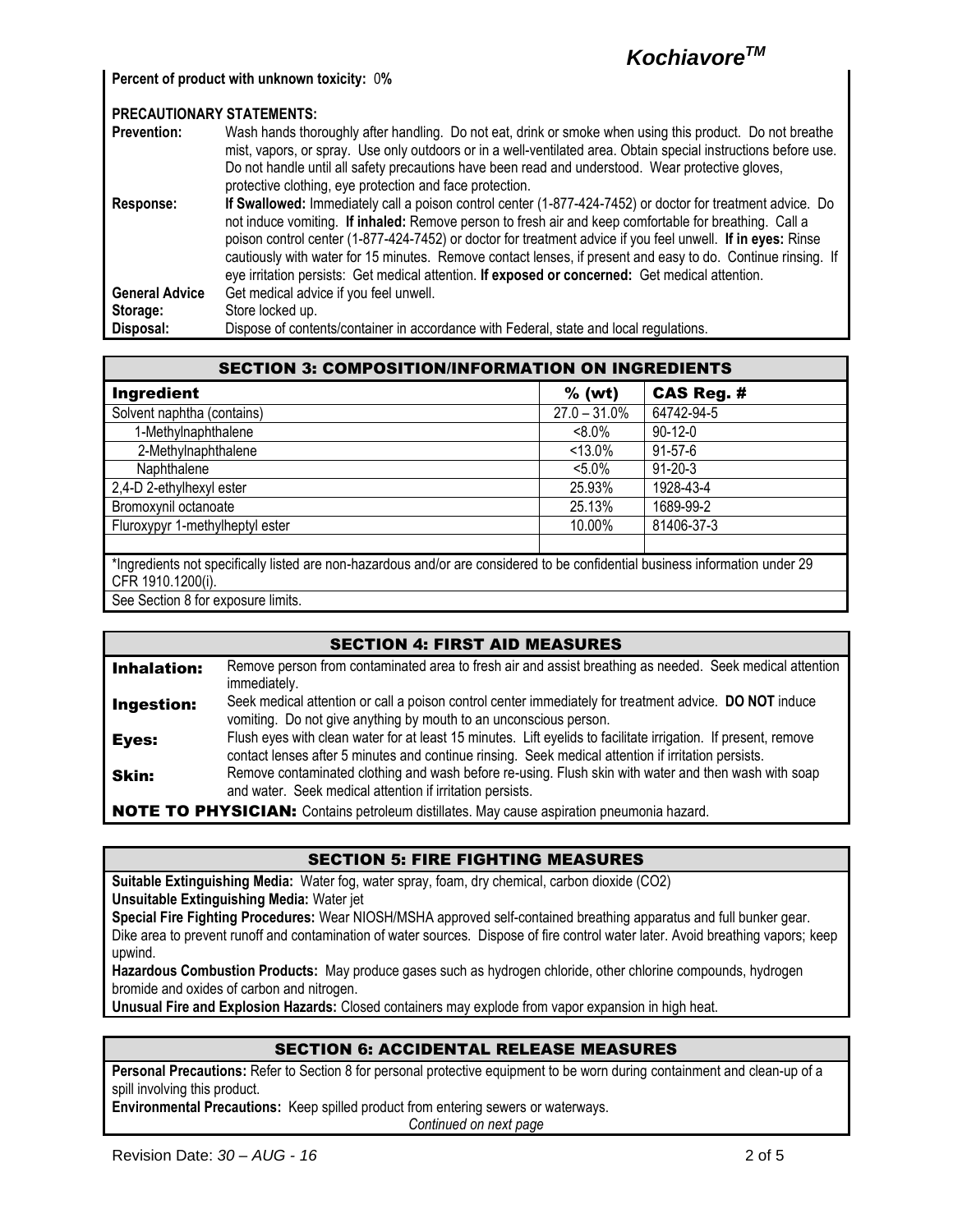**Methods for Containment:** Contain spilled product by diking area with sand or earth.

**Methods for Clean-up:** Cover contained spill with an inert absorbent material such as sand, vermiculite or other appropriate material. Do not use combustible materials such as sawdust. Vacuum, scoop, or sweep up material and place in a container for disposal. Do not place spilled material back in original container.

**Other Information:** Spills of this product may require reporting under the Comprehensive Environmental Response, Compensation, and Liability Act (CERCLA). See Section 15 for additional information.

## SECTION 7: HANDLING AND STORAGE

**Handling:** RECOMMENDATIONS ARE FOR MANUFACTURING, COMMERCIAL BLENDING, AND PACKAGING WORKERS. PESTICIDE APPLICATORS AND WORKERS must refer to the pesticide product label and Directions for Use attached to the product for Agricultural Use Requirements in accordance with EPA Worker Protection Standard 40 CFR part 170. Ensure adequate ventilation. Immediately clean up spills that occur during handling. Keep containers closed when not in use. Practice good hygiene after using this material, especially before eating, drinking, smoking, using the toilet, or applying cosmetics. **Storage:** Store in cool, dry areas away from children, feed and food products and sources of heat. Store in original container with lid tightly closed. Store locked up. Do not store in direct sunlight. **See pesticide product label for additional storage information.**

**Minimum Storage Temperature:** 10°F

**Other Precautions:** Consult Federal, state and local laws and regulations pertaining to storage.

|                                                                                                                                | <b>SECTION 8: EXPOSURE CONTROLS/PERSONAL PROTECTION</b>                                         |                    |                  |
|--------------------------------------------------------------------------------------------------------------------------------|-------------------------------------------------------------------------------------------------|--------------------|------------------|
| <b>Exposure Guidelines</b>                                                                                                     |                                                                                                 |                    |                  |
| Component:                                                                                                                     | <b>OSHA PEL</b>                                                                                 | <b>ACGIH TLV</b>   | <b>NIOSH REL</b> |
| $2,4-D$                                                                                                                        | $10$ mg/m $3$                                                                                   | $10 \text{ mg/m}$  |                  |
| Naphthalene                                                                                                                    | 10 ppm or 50 mg/m3 (TWA)                                                                        | 10 ppm (TWA)       |                  |
|                                                                                                                                | 75 mg/m3 or 15 ppm (STEL)                                                                       | 15ppm (STEL)       |                  |
| 1-methylnaphthalene                                                                                                            |                                                                                                 | 0.5 ppm skin (TWA) |                  |
| 2-methylnaphthalene                                                                                                            |                                                                                                 | 0.5 ppm skin (TWA) |                  |
| NOTE TO END USER: PERSONAL PROTECTIVE EQUIPMENT (PPE) AND CLOTHING LISTED IN THIS SECTION IS FOR                               |                                                                                                 |                    |                  |
| MANUFACTURING, COMMERCIAL BLENDING AND PACKAGING WORKERS. APPLICATORS AND HANDLERS SHOULD                                      |                                                                                                 |                    |                  |
| REFER TO THE PESTICIDE PRODUCT LABEL FOR PROPER PERSONAL PROTECTIVE EQUIPMENT (PPE) AND                                        |                                                                                                 |                    |                  |
| CLOTHING.                                                                                                                      |                                                                                                 |                    |                  |
| Respiratory Protection: Where airborne exposure to concentrations greater than the above listed exposure limits is likely, use |                                                                                                 |                    |                  |
| a NIOSH approved respirator with cartridges/canisters approved for pesticides and pesticides and organic vapors.               |                                                                                                 |                    |                  |
| <b>Engineering Controls:</b>                                                                                                   | Local Exhaust: Provide general or local exhaust ventilation systems to maintain airborne        |                    |                  |
|                                                                                                                                | concentrations below OSHA PELs or other specified exposure limits. Local exhaust ventilation is |                    |                  |
| preferred.                                                                                                                     |                                                                                                 |                    |                  |
| Protective Gloves: Wear chemical resistant gloves to prevent skin exposure.                                                    |                                                                                                 |                    |                  |
| Eye Protection: Wear chemical goggles or safety glasses and full-face shield. Contact lenses are not eye protective devices.   |                                                                                                 |                    |                  |
| An emergency eyewash or water supply should be readily accessible to the work area.                                            |                                                                                                 |                    |                  |
| Other Protective Clothing or Equipment: Wear long sleeve shirt, long pants and chemical resistant shoes plus socks to          |                                                                                                 |                    |                  |
| prevent skin exposure.                                                                                                         |                                                                                                 |                    |                  |
| Work/Hygienic Practices: Never eat, drink, nor use tobacco in work areas. Practice good hygiene after using this material,     |                                                                                                 |                    |                  |
| especially before eating, drinking, smoking, using the toilet, or applying cosmetics.                                          |                                                                                                 |                    |                  |

# SECTION 9: PHYSICAL AND CHEMICAL PROPERTIES

| <b>Physical State:</b>        | Liauid                                                   | Specific Gravity ( $H2O=1$ ):        | $1.14 - 1.16$ (typical) |
|-------------------------------|----------------------------------------------------------|--------------------------------------|-------------------------|
| Vapor Pressure (mm Hg):       | Not determined                                           | Density (lbs/gallon):                | 9.50 - 9.68 lbs/gallon  |
| <b>Vapor Density (Air=1):</b> | Not determined                                           | <b>Melting Point/Freezing Point:</b> | Not determined          |
| Solubility in Water (wt %):   | Not determined                                           | <b>Boiling Point/Range:</b>          | Not determined          |
| Viscosity:                    | Not determined                                           | pH (1% dispersion):                  | $3.5 - 4.5$             |
| Appearance and odor:          | Transparent amber liquid with a<br>moderate alcohol odor | <b>Flash Point:</b>                  | $>230^\circ F$          |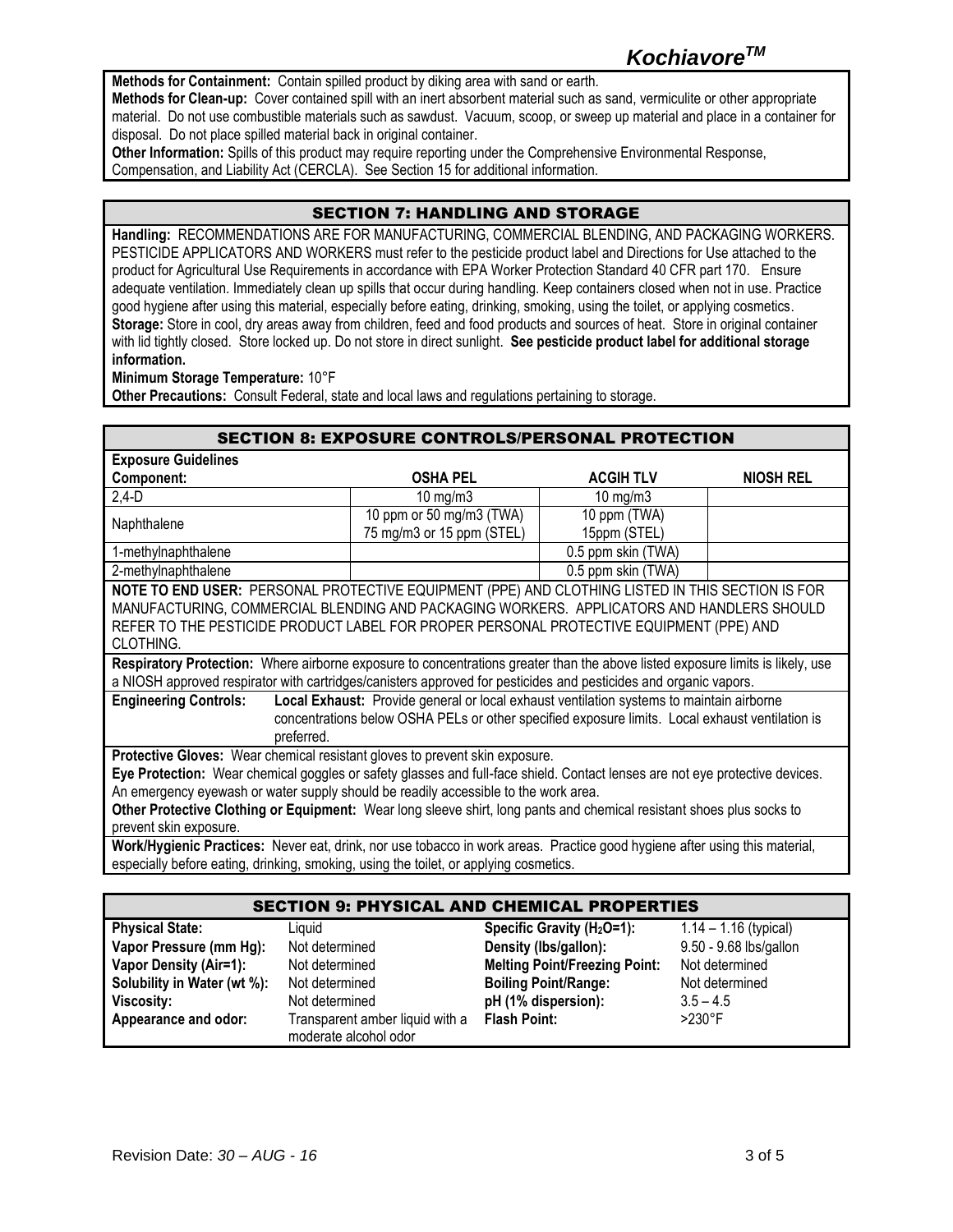# *KochiavoreTM*

## SECTION 10: STABILITY AND REACTIVITY

**Reactivity:** None known **Chemical Stability:** Product is stable at ambient temperature and pressure, under normal storage and handling conditions. **Possibility of Hazardous Reactions:** Will not occur **Conditions to Avoid:** Avoid excessive heat **Incompatible Materials:** Oxidizing agents, bases and acids **Hazardous Decomposition Products:** Under fire conditions, may produce gases such as hydrogen chloride, other chlorine compounds, hydrogen bromide and oxides of carbon and nitrogen.

### SECTION 11: TOXICOLOGICAL INFORMATION

| <b>ACUTE TOXICITY</b>                        |                                                                                                                                                                                                                                                                                                                                                                                                                                                                                                                                                                                                                                                                                                                               |
|----------------------------------------------|-------------------------------------------------------------------------------------------------------------------------------------------------------------------------------------------------------------------------------------------------------------------------------------------------------------------------------------------------------------------------------------------------------------------------------------------------------------------------------------------------------------------------------------------------------------------------------------------------------------------------------------------------------------------------------------------------------------------------------|
| <b>Acute Oral Effects:</b>                   | $Rat LD_{50} = 550$ mg/kg                                                                                                                                                                                                                                                                                                                                                                                                                                                                                                                                                                                                                                                                                                     |
| <b>Acute Dermal:</b>                         | Rat LD <sub>50</sub> > 5,050 mg/kg.                                                                                                                                                                                                                                                                                                                                                                                                                                                                                                                                                                                                                                                                                           |
| <b>Acute Inhalation Effects:</b>             | Rat-4-hr $LC_{50}$ > 2.14 mg/L (no mortality at highest dose tested)                                                                                                                                                                                                                                                                                                                                                                                                                                                                                                                                                                                                                                                          |
| <b>Skin Irritation:</b>                      | Rabbit: Slightly irritating (PDII 0.7)                                                                                                                                                                                                                                                                                                                                                                                                                                                                                                                                                                                                                                                                                        |
| <b>Skin Sensitization:</b>                   | Guinea Pig: Not a sensitizer.                                                                                                                                                                                                                                                                                                                                                                                                                                                                                                                                                                                                                                                                                                 |
| <b>Subchronic (Target</b><br>Organ) Effects: | Repeat overexposure to phenoxy herbicides may cause effects to liver, kidneys, blood chemistry,<br>and gross motor function. Rare cases of peripheral nerve damage have been reported, but<br>extensive animal studies have failed to substantiate these observations, even at high doses for<br>prolonged periods. Repeated overexposure to bromoxynil may cause effects to liver, kidneys and<br>central nervous system. Repeated overexposure to fluroxypyrl may cause effects to bone<br>marrow, kidney, liver and respiratory tract.                                                                                                                                                                                     |
| Carcinogenicity:                             | The International Agency for Research on Cancer (IARC) lists chlorophenoxy herbicides as a<br>class 2B carcinogen. The US EPA has given the chlorophenoxy Herbicides 2,4-D, 2,4-DP,<br>MCPP, and MCPA a Class D classification (not classifiable as to human carcinogenicity.) More<br>current 2,4-D lifetime feeding studies in rats and mice did not show carcinogenic effects and a<br>recent World Health Organization (WHO) review of 2,4-D toxicology has concluded that 2,4-D is<br>not a carcinogen. The hydrocarbon portion of the formulation may contain naphthalene which is<br>listed by IARC as a class 2B and the U.S National Toxicology Program (NTP) as reasonably<br>anticipated to be a human carcinogen. |
| <b>Mutagenicity:</b>                         | None known                                                                                                                                                                                                                                                                                                                                                                                                                                                                                                                                                                                                                                                                                                                    |
| Teratogenicity:                              | None known                                                                                                                                                                                                                                                                                                                                                                                                                                                                                                                                                                                                                                                                                                                    |
| <b>Reproductive Toxicity:</b>                | Bromoxynil is considered a developmental toxicant based on the results of developmental toxicity<br>studies in rats and rabbits.                                                                                                                                                                                                                                                                                                                                                                                                                                                                                                                                                                                              |
| <b>POTENTIAL HEALTH EFFECTS:</b>             |                                                                                                                                                                                                                                                                                                                                                                                                                                                                                                                                                                                                                                                                                                                               |
| Even: Moderately irritating to over          |                                                                                                                                                                                                                                                                                                                                                                                                                                                                                                                                                                                                                                                                                                                               |

**Eyes:** Moderately irritating to eyes. **Skin:** May cause slight skin irritation.

**Inhalation:** Harmful if inhaled.

**Ingestion:** Harmful if swallowed. The petroleum hydrocarbon component, if aspirated into the respiratory system during ingestion or vomiting may cause mild or severe pulmonary injury, possibly progressing to death.

**Preexisting Conditions:** Preexisting respiratory and dermal conditions may be aggravated by exposure.

**Chronic Health Effects:** Bromoxynil octanoate is a reproductive toxicant causing possible risk of congenital malformation in the fetus.

## SECTION 12: ECOLOGICAL INFORMATION

|                                             | <b>ENVIRONMENTAL SUMMARY:</b> No data has been generated but it is anticipated that this product is highly toxic to aquatic life. |
|---------------------------------------------|-----------------------------------------------------------------------------------------------------------------------------------|
| <b>ECOTOXICITY DATA:</b>                    |                                                                                                                                   |
| <b>Fish Acute and Prolonged Toxicity:</b>   | Not available                                                                                                                     |
| <b>Aquatic Invertebrate Acute Toxicity:</b> | Not available                                                                                                                     |
| <b>Aquatic Plant Toxicity:</b>              | Not available                                                                                                                     |
| <b>Bird Acute and Prolonged Toxicity:</b>   | Not available                                                                                                                     |
| <b>Honeybee Toxicity:</b>                   | Not available                                                                                                                     |
| <b>ENVIRONMENTAL EFFECTS:</b>               |                                                                                                                                   |
| <b>Soil Absorption/Mobility:</b>            | Not available                                                                                                                     |
| Persistence and degradability:              | Not available                                                                                                                     |
| <b>Bioaccumulative Potential:</b>           | Not available                                                                                                                     |
| Other adverse effects:                      | Not available                                                                                                                     |